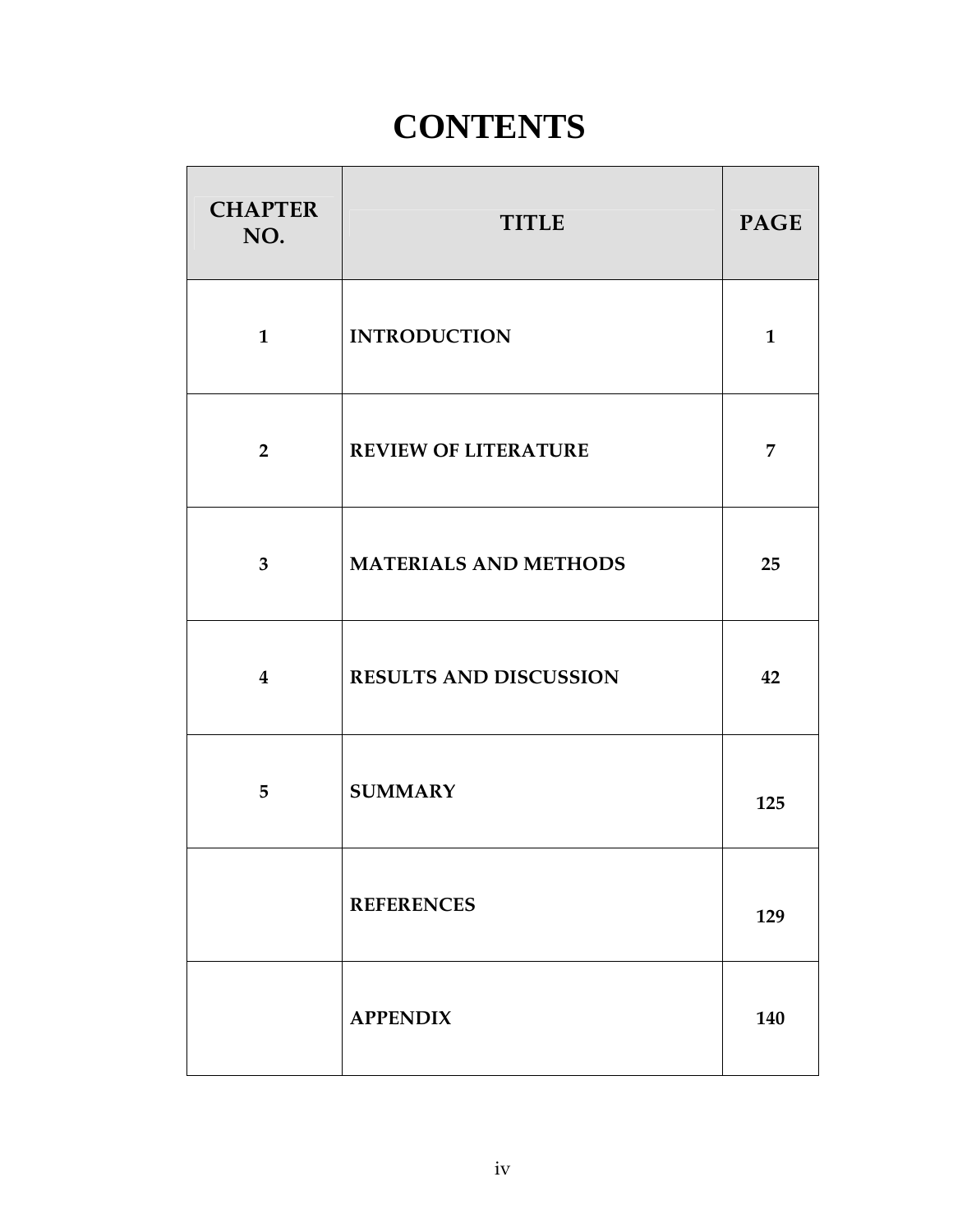## **TABLE OF CONTENTS**

| Chapter No. 1                                                                                                                                          |
|--------------------------------------------------------------------------------------------------------------------------------------------------------|
| <b>INTRODUCTION</b>                                                                                                                                    |
|                                                                                                                                                        |
| 1.1.1<br>1.1.2<br>1.1.3                                                                                                                                |
| 1.2                                                                                                                                                    |
| 1.3                                                                                                                                                    |
| Chapter No.2                                                                                                                                           |
|                                                                                                                                                        |
| 2.1                                                                                                                                                    |
| 2.1.1<br>2.1.2<br>2.1.3                                                                                                                                |
| $2.2^{\circ}$                                                                                                                                          |
| 2.2.1<br>Pest Behavior of Phenacoccus Species Other than CMB  12<br>2.2.2<br>The Economic Importance and Spread of Phenacoccus solenopsis  13<br>2.2.3 |
| 2.3                                                                                                                                                    |
| 2.3.1<br>2.3.2<br>2.3.3<br>2.3.4                                                                                                                       |
| 2.4                                                                                                                                                    |
| 2.4.1                                                                                                                                                  |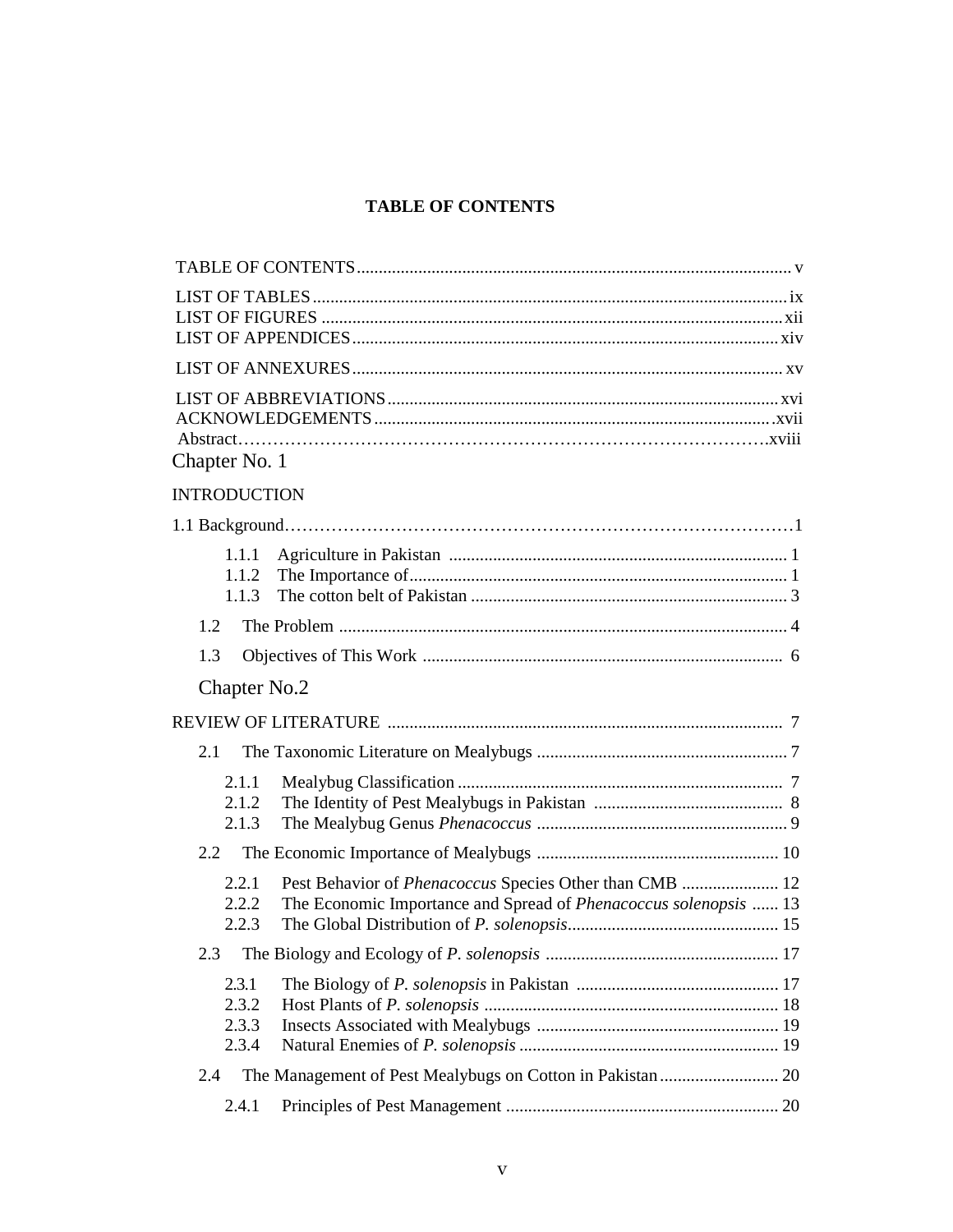| 2.4.2<br>2.4.3<br>2.4.4                                                       |                                                                                                                          |                                                    |
|-------------------------------------------------------------------------------|--------------------------------------------------------------------------------------------------------------------------|----------------------------------------------------|
| Chapter No.3                                                                  |                                                                                                                          |                                                    |
|                                                                               |                                                                                                                          |                                                    |
| 3.1                                                                           |                                                                                                                          |                                                    |
| 3.1.1                                                                         | Preparation of Mealybugs for Authoritative Identification  25                                                            |                                                    |
|                                                                               | Table of contents (continued)                                                                                            |                                                    |
|                                                                               | 3.1.1.1<br>3.1.1.2<br>3.1.1.3<br>3.1.1.4<br>3.1.1.5<br>3.1.1.6<br>3.1.1.7                                                |                                                    |
|                                                                               | 3.1.1.8                                                                                                                  |                                                    |
| 3.1.2                                                                         |                                                                                                                          |                                                    |
| 3.1.3                                                                         |                                                                                                                          |                                                    |
| 3.2                                                                           |                                                                                                                          |                                                    |
| 3.2.1<br>3.2.2<br>3.2.3<br>3.2.4<br>3.2.5<br>3.2.6<br>3.2.7<br>3.2.8<br>3.2.9 |                                                                                                                          | 31<br>32<br>33<br>34<br>35<br>37<br>37<br>38<br>38 |
| 3.3.1<br>3.3.2                                                                |                                                                                                                          | 38                                                 |
| 3.3.3<br>3.3.4                                                                |                                                                                                                          | 40<br>40                                           |
| Chapter No.4                                                                  |                                                                                                                          |                                                    |
|                                                                               | <b>RESULTS AND DISCUSSION:</b>                                                                                           |                                                    |
|                                                                               |                                                                                                                          |                                                    |
| 4.1.1                                                                         |                                                                                                                          | 42                                                 |
| 4.1.2.<br>4.1.3<br>4.1.4<br>4.1.5                                             | Morphological Description of the Cotton Mealybug in Pakistan<br>Morphological Variation Between Samples of P. solenopsis | 43<br>43<br>44<br>45                               |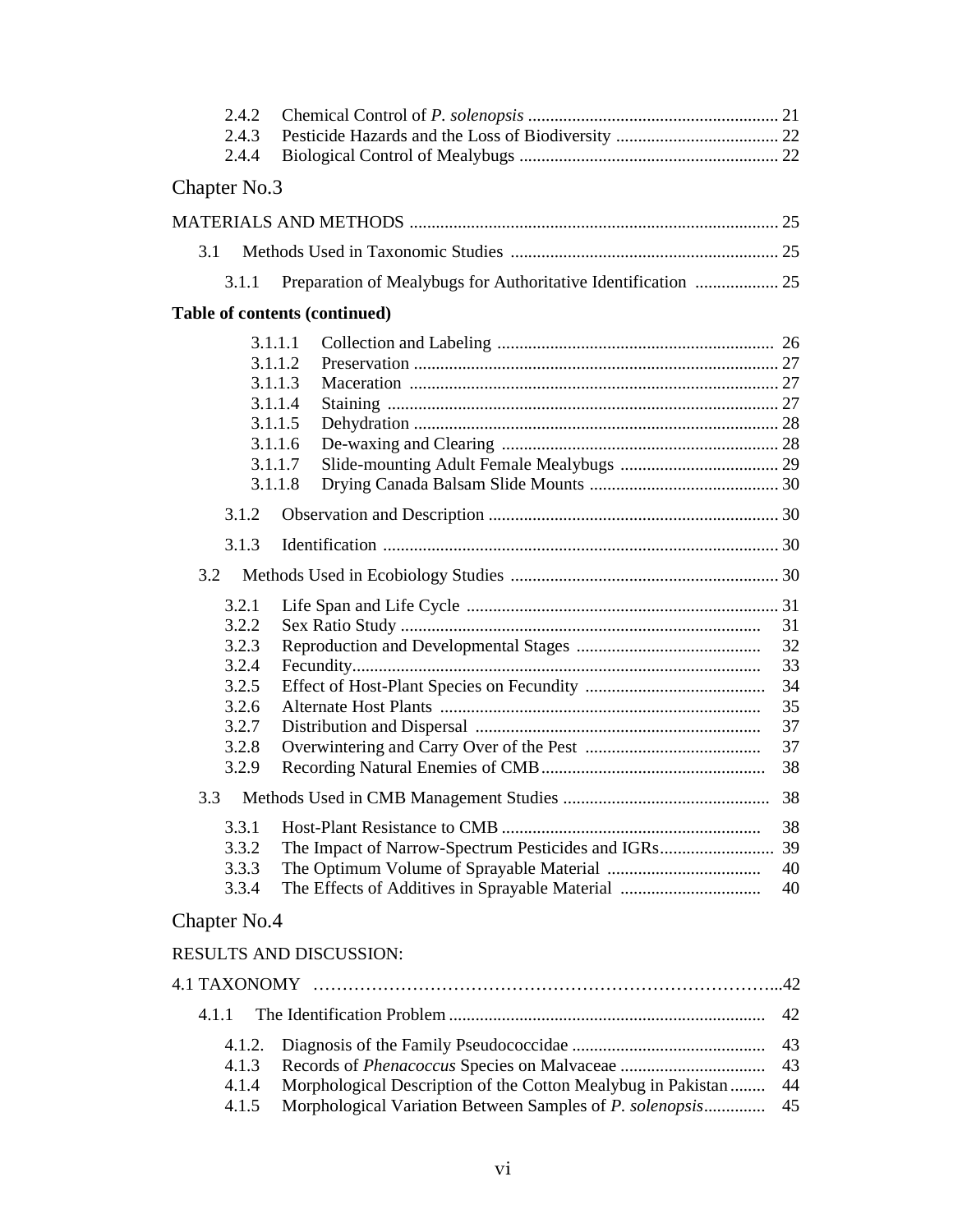| 4.1.6                          | Biological Differences Between P. gossypiphilus and P. solenopsis                                                     | 47       |
|--------------------------------|-----------------------------------------------------------------------------------------------------------------------|----------|
|                                |                                                                                                                       | 47       |
|                                |                                                                                                                       | 49       |
|                                |                                                                                                                       | 49       |
| 4.2.1.1                        |                                                                                                                       | 49       |
| 4.2.1.2                        |                                                                                                                       | 50       |
| 4.2.1.3                        |                                                                                                                       | 51       |
|                                |                                                                                                                       |          |
|                                |                                                                                                                       | 53       |
|                                |                                                                                                                       | 54       |
|                                |                                                                                                                       | 54       |
| Table of contents (continued)  |                                                                                                                       |          |
|                                |                                                                                                                       | 55       |
|                                |                                                                                                                       | 60       |
|                                |                                                                                                                       | 69       |
|                                |                                                                                                                       |          |
|                                | 4.2.2.1 Study of CMB Developmental Stages at Different Seasons                                                        | 69       |
|                                |                                                                                                                       | 70       |
|                                |                                                                                                                       | 70       |
|                                |                                                                                                                       | 75       |
|                                |                                                                                                                       | 80       |
|                                |                                                                                                                       |          |
| 4.2.2.5                        |                                                                                                                       | 85       |
|                                |                                                                                                                       | 86       |
|                                |                                                                                                                       |          |
|                                |                                                                                                                       |          |
| 4.2.3.2                        |                                                                                                                       | 89       |
| 4.2.3.3                        |                                                                                                                       | 89       |
| 4.2.3.4                        |                                                                                                                       | 89       |
| 4.2.3.5                        |                                                                                                                       | 90       |
|                                |                                                                                                                       | 90       |
|                                |                                                                                                                       | 91       |
|                                |                                                                                                                       | 91       |
|                                |                                                                                                                       | 92       |
|                                |                                                                                                                       | 92       |
|                                |                                                                                                                       | 92       |
|                                | 4.2.3.12 The Effect of Host-Plant Species on CMB Fecundity                                                            | 93       |
|                                |                                                                                                                       | 93<br>97 |
|                                | 4.2.3.14 Study of Developmental Stages in Different Seasons<br>4.2.3.15 Population Dynamics of CMB: Intensive Surveys | 97       |
|                                |                                                                                                                       | 99       |
|                                | 4.2.3.17 Overwintering and Carry Over of CMB in Pakistan                                                              | 100      |
|                                |                                                                                                                       | 101      |
| <b>RESULTS AND DISCUSSION:</b> |                                                                                                                       |          |
|                                |                                                                                                                       |          |
|                                |                                                                                                                       | 103      |